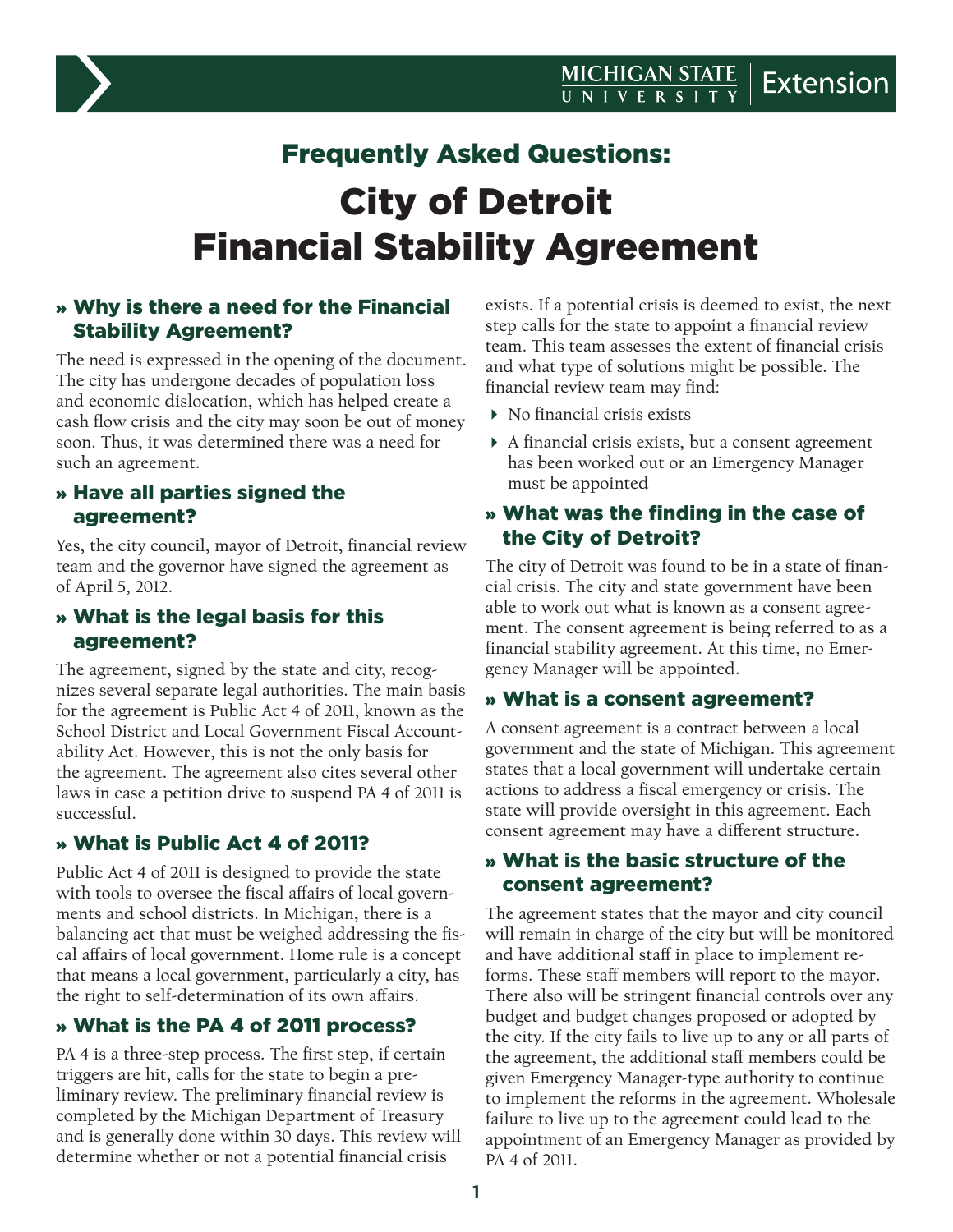

# » What is the Financial Advisory Board?

The Financial Advisory Board (FAB) is a seven-member public body that is part of the agreement between the city and the state. Unlike the first proposed consent agreement, the FAB will serve in more of an advisory and monitoring capacity. Its role is to ensure the city is living up to the agreement and to provide the city with assistance in the areas of information technology, financial management and other needed areas.

#### » Who will be on the FAB?

 The governor will appoint three individuals, the mayor will appoint two individuals, one will be appointed by the mayor and city council with council confirmation, and one appointed by the state treasurer.

#### » Are there restrictions on members of the FAB?

Yes, individuals appointed to the FAB must have 10 years of experience with municipal finance of governments with more than \$250 million in revenue, experience with complex financial transactions and these individuals must be certified by the Michigan Government Finance Officers Association or the Michigan Association of Certified Public Accountants.

# » Who will pay the FAB members?

Members will be paid \$25,000 annually and shall be paid one half by the city government and one half by the Michigan Department of Treasury.

## » How can a FAB member be removed?

The FAB members could be subject to removal for several reasons, including three unexcused absences, a conflict of interest, conviction of a felony or other serious causes. The board chair will serve at-will with respect to the governor and state treasurer.

## » What is the Boards Authority?

The Board Authority can recommend the financial metrics by which the city should be monitored. Following these metrics and the overall budget process, the board can monitor progress toward financial metrics and budget implementation. The board also has the power to review, advise and assist the mayor regarding any capital market transactions. In regard to the three-year budget, the board can provide assistance with budget preparation. The board can review and advise on judgment levies, material contracts and organizational structure changes.

## » Who is the Chief Financial Officer in the agreement?

The Chief Financial Officer (CFO) is a new member of city staff named in the agreement and serves as the key financial strategist for the city. The CFO shall report to the mayor and assist all other department heads in budget development, financial analysis, budget examination and strategic initiatives. The budget department and finance department shall report to the CFO.

#### » What are the qualifications for the CFO?

The CFO must have experience with complex financial transactions, governmental issues and experience with a governmental entity with more than \$250 million in revenues.

#### » Who hires, supervises and fires the CFO?

The mayor and the state treasurer shall jointly hire the CFO. The CFO shall be a constitutional appointee of the governor. Only the governor may remove the CFO.

#### » Who is the Program Management Director?

The office of Program Management will be housed in the mayor's office. The Program Management Director will oversee the office and implement the reform initiatives as stated in the appendix of the agreement.

#### » Who hires and removes the Program Management Director?

The mayor will appoint a Program Management Director from a list of three as agreed to by the mayor and state treasurer. The Program Management Director will also be a constitutional appointee of the governor and can be removed by the mayor for cause only. The mayor's removal power is subject to affirmation by the FAB and city council as well.

#### » What are the qualifications for the Program Management Director?

The Program Management Director must have 15 years of experience in areas such as complex financial transactions, government affairs and issues and local government management experience.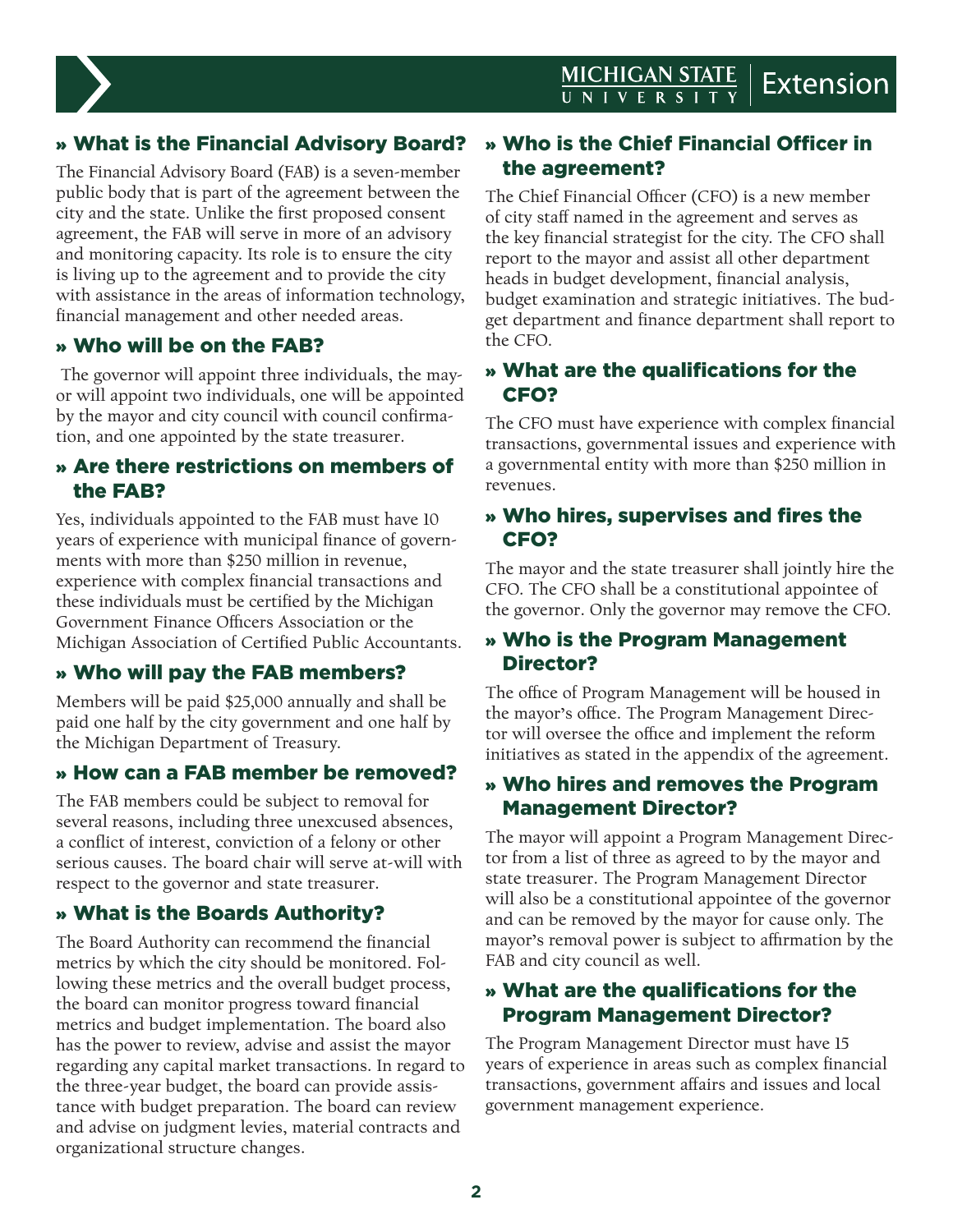

## » What are the powers of a Program Management Director?

The Program Management Director is tasked with carrying out the various city reform initiatives. The Director will work with and assist the COO, CFO and other executives.

## » What is a revenue conference?

A revenue conference is a meeting where city and FAB officials meet to determine how much money the city will have to spend over several years. The board chair and CFO will preside over the revenue conference.

#### » What revenues have to be considered in a conference?

Each of the major revenue components must be considered, including income taxes, casino taxes, state revenue sharing, federal grants, licenses and fees, operating transfers and other funds as required.

#### » Who will participate in the revenue conference?

The finance director, budget director, auditor general, and city council fiscal analysis division shall all be involved per the city charter along with the board chair of the FAB and the CFO.

#### » How is agreement reached on a revenue estimate?

The agreement calls for a consensus of all members of the revenue conference. If conference members fail to reach a consensus within 14 days, the FAB board chair must report to the state treasurer and the state treasurer will have the power to set a binding revenue estimate.

#### » What are the new limits on the mayor's budget proposal?

The mayor cannot propose a budget that is inconsistent with rulings of the FAB or inconsistent with the revenue estimate as approved at the revenue conference or by the state treasurer.

#### » What are the new limits on the city council's budget approval process?

The city council may not approve a budget that is inconsistent with the revenue conference or FAB rulings and must comply with all Michigan local government budgeting laws.

## » Are there other budget rules the city must follow under the agreement?

Yes, most importantly, the city must change the budget plan if it is found that expenditures will exceed the revenue estimate. The CFO has the obligation to certify any budget modifications to ensure consistency with the three-year budget plan before they are considered in effect. Further, the budget plan must ensure that no government fund will end the year with an operating deficit.

#### » Who determines how much and what of the budget to cut?

It is the responsibility of the CFO to report a budget shortfall to city council and the mayor. If a budget shortfall is identified, the mayor is required to submit a budget amendment to city council. If the council fails to act on that budget amendment, the mayor's requests become law after 30 days. If the mayor fails to act, the council has 30 days to act of its own accord.

## » What is the triennial budget?

Beginning in FY 2013, the city must propose and approve three-year budget plans going forward. The CFO will have the responsibility for developing and ensuring the city lives up to the three-year budget plans.

## » What are the proposed city reforms?

The reforms are not completely spelled out in the agreement but include public safety changes, changes to public lighting department, changes to the Detroit Department of Transportation, implementation of changes to payroll systems, a new grants management system, a new financial transactions system, demolition of existing structures, implementation of changes to employee compensation including pensions and health care, human services department changes, employee training, new permitting and long-term liability restructuring.

## » What is the state's role in city reforms?

The state has agreed to provide assistance in several areas. The state has agreed to continue to play a major role in the Detroit education system and ensure a quality education for Detroit's children. The state also has agreed to assist with state trooper placement in Detroit, assistance with the demolition process,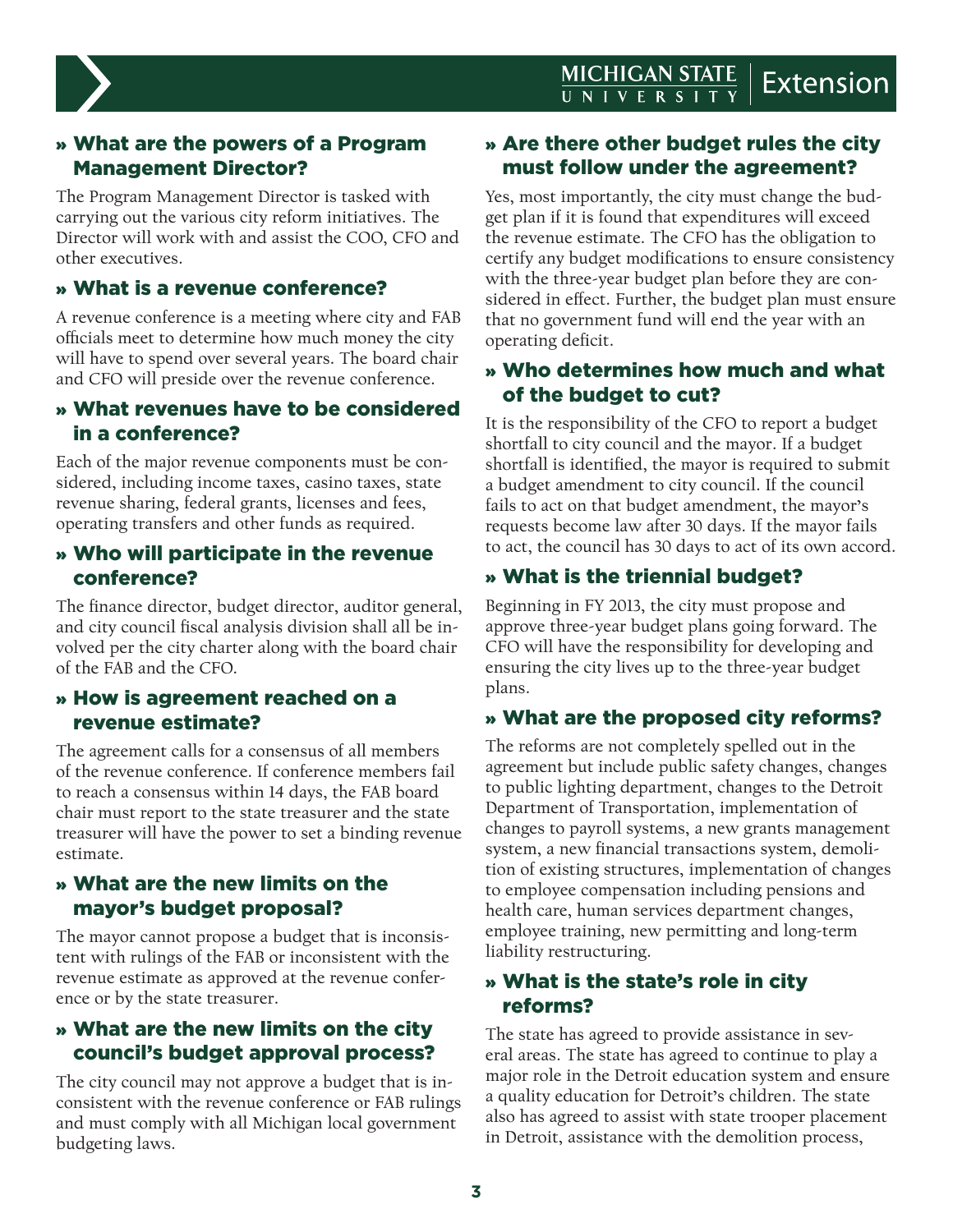

working with the Department of Human Services on individual assistance and with street lighting and auto insurance rates.

## » Has the state agreed to provide any money?

No, the state will not provide any direct money to the city. The state has agreed to assist with the refinancing of city debt that will provide some debt payment relief and thus extra cash to the city government. This could provide up to \$137 million according to the agreement.

## » What is the city's current deficit?

According to the latest audit from FY 2011, the city general fund has a nearly \$200 million accumulated deficit, up from the fiscal year 2010 audit. When all assets and liabilities are considered, the city currently has a negative \$1.3 billion dollar in net assets.

## » What is a reform default?

The agreement states that certain reforms must be addressed by the city and if they are not addressed the city might be found to be in a reform default.

Who can determine if a reform default occurs?

Any one of the parties to the agreement, including the state treasurer, Financial Advisory Board, Program Management Director, city council or the mayor can declare that part of the agreement is not in compliance.

#### » What happens if one of the parties declares a reform default?

First, the mayor and city council will have 30 days to address the reform default or report to the FAB why it will take more than 30 days to address. The mayor and council will then report to the FAB as to whether the compliance issue has been addressed. The FAB can then vote and determine if a reform default has been fixed or remains unaddressed.

## » What if the FAB determines that a reform default remains unaddressed?

The Program Management Director will be given full executive and legislative authority to address the specific reform initiative. These powers would include the ability to make, approve or disapprove any appropriation, contract, expenditure or fill any vacancy. This would include the powers inherent under the Home Rule City Act and the city charter.

## » How does a reform default get resolved?

The Program Management Director can recommend to the FAB or the FAB can determine on its own to vote to declare an end to the reform default. The mayor or city council can also petition the FAB for such a finding.

#### » Some of the biggest changes in the agreement are with respect to labor unions; what are those changes?

The process of labor negations will be different under this agreement. One, labor negotiations are addressed through the city's Labor Relations Division, the FAB, in consultation with the Program Management Director, must sign off on any proposed agreements before they are sent to the mayor or city council. The mayor and council cannot sign off on any new union contracts that do not meet strict criteria as spelled out in the agreement.

## » What are these criteria?

The city must have new union agreements in place by July 16, 2012. Any committees proposed in the agreements must be similar to those established by the state government and state employees. Outsourcing and departmental consolidation must be permitted in any new agreements. Other provisions include that new hires will have a defined contribution retiree health care plan, merit-based promotions shall be allowed in some cases, existing favorable concessions will remain, dispute resolution will be made simpler, and any new agreements must be consistent with the city's multi-year financial plans.

#### » Does the city have to bargain with unions?

No, the state has determined that within 30 days of the agreement, the city does not have to negotiate with unions and may unilaterally impose a new agreement. If the city chooses to negotiate, the criteria spelled out above must be met in those negotiations.

#### » How will the pending lawsuits affect this agreement?

There remain several outstanding lawsuits, including one challenging that there was a violation of the Open Meetings Act, and violations related to state and federal labor laws. If the review team was found to be a public body and was in violation of the Open